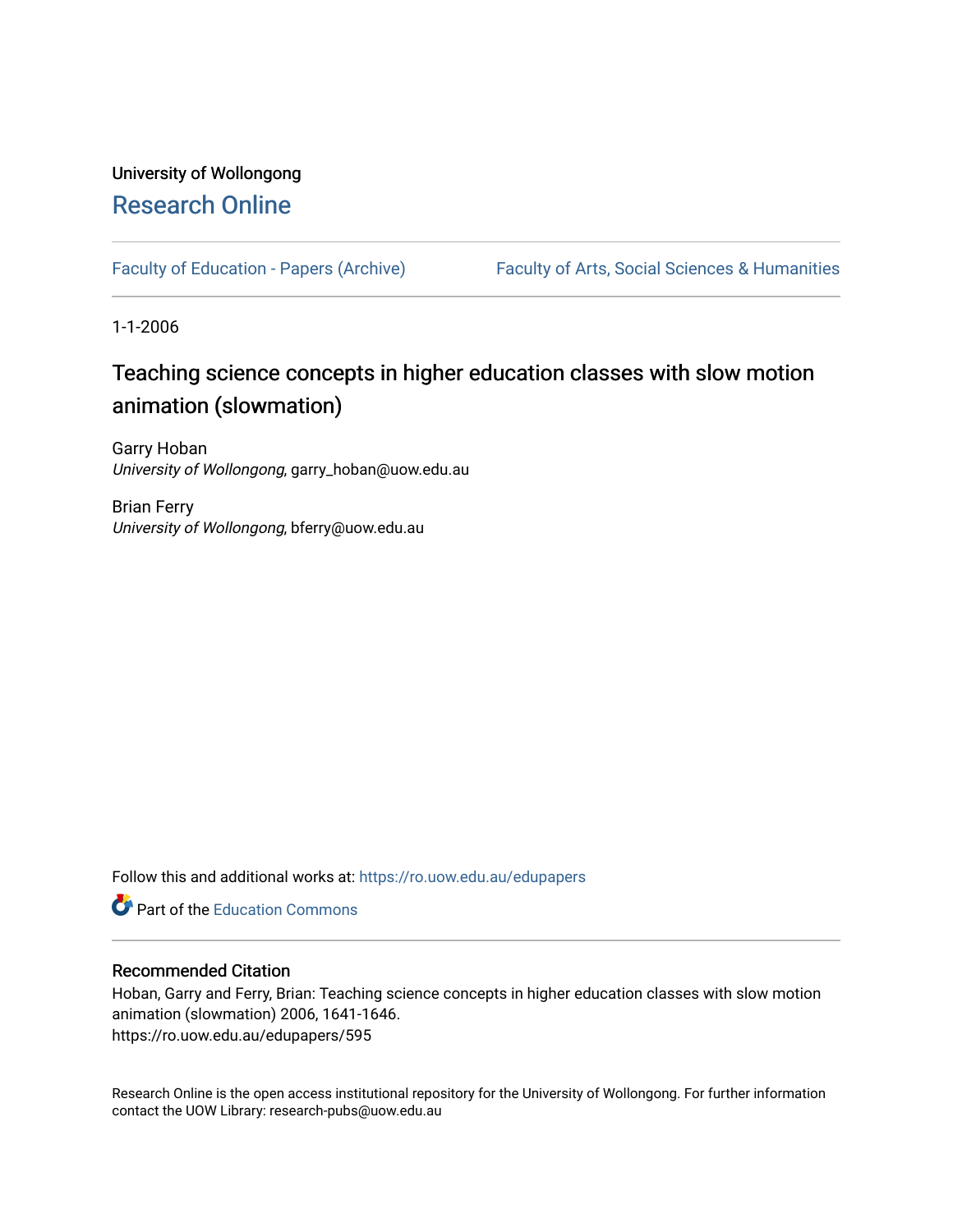# **Teaching Science Concepts in Higher Education Classes with Slow Motion Animation (Slowmation)**

Garry F. Hoban Faculty of Education University of Wollongong Australia garry\_hoban@uow.edu.au

Brian Ferry Faculty of Education University of Wollongong Australia brian\_ferry@uow.edu.au

**Abstract:** Clay animation is a form of stop motion animation but is rarely used as a teaching approach in higher education classes because it is too tedious and time consuming. "Slow Motion Animation" (Slowmation) is a simplified form of clay animation that is different in four ways and can be completed in 1-2 hour tutorial or workshop: (i) models of science concepts are made and manipulated in the horizontal plane; (ii) a range of materials can be used; (iii) the animations are played at 2-6 frames per second; and (iv) science concepts are annotated with factual text. This study demonstrates how 30 teacher education students used Slowmation to make a QuickTime animation of the life cycle of a frog in a two-hour tutorial. Slowmation is a teaching approach that is feasible for use in university classes and is a motivation for students to engage in the content knowledge of science.

#### **Introduction**

Animation is the optical illusion created by moving images of objects at high speed, usually 24 frames per second, so that the viewer gets an impression that the object is moving or alive. However, research on the use of animations for teaching educational concepts has shown that their value for student learning has been limited (ChanLin, 1998; Rieber & Hannafin, 1998; Weerawandhana, Ferry, & Brown, 2005). According to Tvertsky, Morrison, and Betrancourt (2002), who conducted a comprehensive review of literature on animation, its use as a teaching approach to promote student learning has been varied because animations are often too complex or too fast for learners to comprehend the content. They concluded that the value of animation for learning could be improved if the animations were slower and annotated with information to highlight the key educational features to be learned:

Animations must be slow and clear enough for observers to perceive movements, changes, and their timing, and to understand the changes in relations between the parts and the sequence of events. This means that animations should lean toward the schematic and away from the realistic….It also may mean annotation, using arrows or highlighting or other devices to direct attention to the critical changes and relations. (p. 260)

Some researchers (Chan & Black, 2005) argue that the impact of animations for learning has also been limited because they are mostly made by experts for learners to use as consumers whereas animations would have mo re value if learners were actively as designers.

One form of animation that actively involves users in the construction process is clay animation (claymation) which was pioneered by Will Vinton in 1984 when he made a television commercial showing a conga line of raisins dancing whilst wearing sneakers (Hamilton, 1986). Although this form of animation has been used commercially in the children's television show "Gumby", and in the movies "Chicken Run" and "Wallace and Gromit", it is a very tedious process requiring each scene to be photographed after being moved and modified manually. Consequently, claymation has rarely been used as a teaching approach in higher education classes and when it has been used, it has been to promote stories or narratives rather than used to promote educational concepts.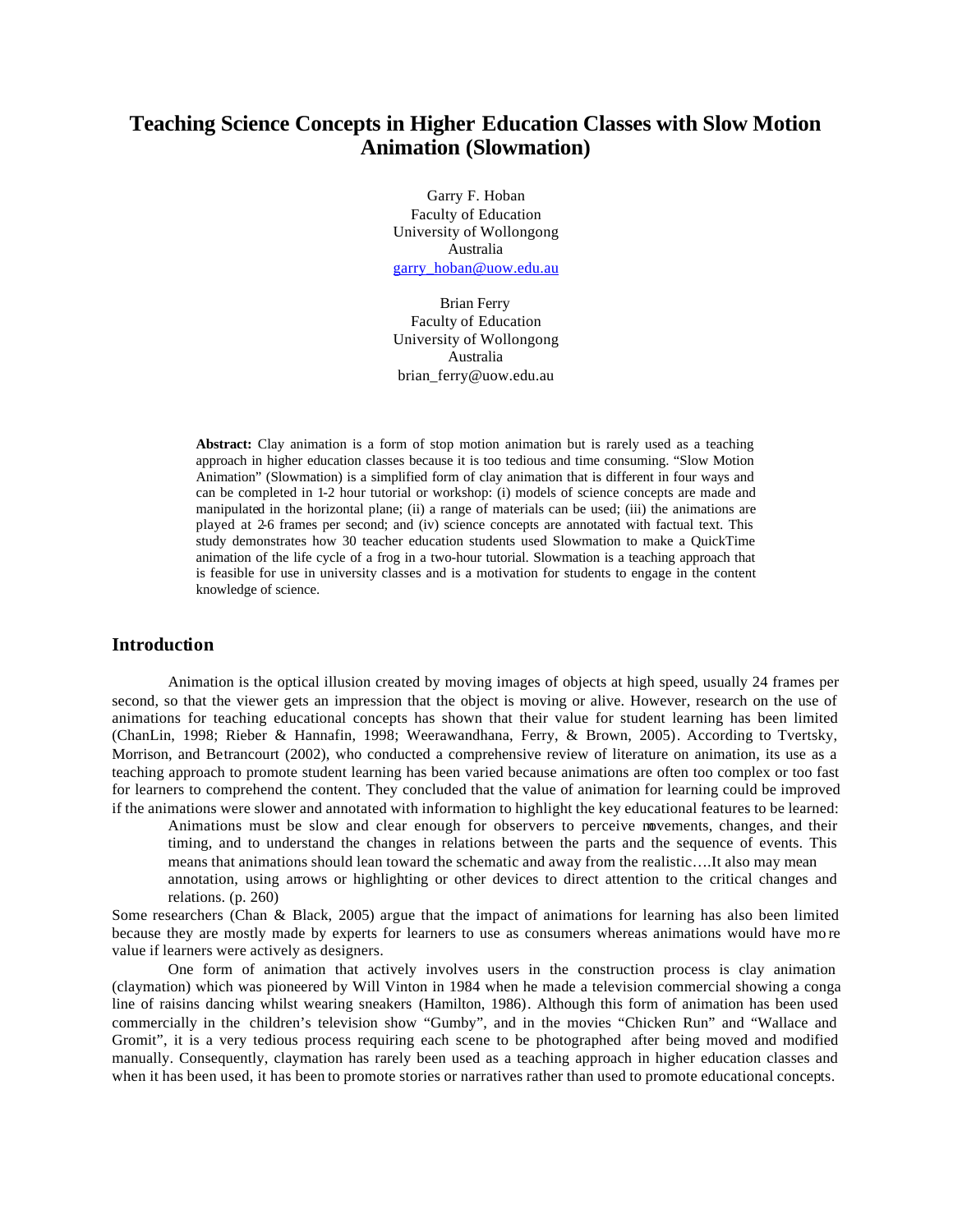An extensive review of literature has confirmed the lack of claymation as a teaching approach in higher education classes.A review of 10 international databases using the terms *claymation, clay animation, stop motion animation* and *stop frame animation* has produced a paucity of research publications. Of the 423 articles found, 418 were "professional articles" describing the procedures for making claymation, explaining the use of new technologies or were advertisements in magazines. Only one article argued for the value of claymation to encourage visual literacy of higher education students in teacher education (Witherspoon, Foster, Boddy, & Reynolds, 2004), and two articles argued for the use of clay animation to promote school students' literacy skills (Gladhart, 2002) and collaboration (Gamble, McLaughlin, Helmick, & Berkopes, 1995). When claymation been used in a school setting, there were difficulties in storing the clay models over extended periods of time, there was a need for adult assistance and the production process was very time consuming needing up to two school terms to complete with students worked on them at different times (Murray, Neville, & Webb, 2005; Murtagh, 2004).

Theoretically, claymation has the potential to be a valuable teaching approach in higher education classes as students are engaged in planning, designing, making models and using technology to animate them (Bransford, Brown, & Cocking, 2000). In some ways, the learning processes involved in claymation are similar to those in the making and animating of LEGO models which is underpinned by a theory of learning called "constructionism." This theory was developed by Seymour Papert in the 1980s and 1990s and is derived from the work of Piaget and Vygotsky. He argued for the educative value of students using technology to make and animate models:

Constructionism is the idea that knowledge is something you build in your head. Constructionism reminds us that the best way to do that is to build something tangible — outside of your head — that is personally meaningful . . . if you can use technology to make things you can make a lot more interesting things. And you can learn a lot more by making them. (Papert, 1991, p. 64)

Importantly, constructionism is an active learning process as students build their own knowledge by designing and making artifacts which is similar to animation construction especially if they are shared with others to give them a real purpose and audience (Kafai, 1996).

It appears, therefore, that claymation has potential as a teaching approach in higher education, however, in its conventional form, is too tedious and too time consuming for common use. The purpose of this paper is to describe a new teaching approach that is an adaptation of claymation and is simple enough to enable the design and construction of animations in a 1-2 hour tutorial. Importantly, this form of animation encompasses recommendations from the literature that suggest that animations would be more useful for learning if they involved users in the construction process, used annotations to explain the educational concepts and were played slowly to enhance understanding (Chan & Black, 2005; Tvertsky, Morrison, & Betrancourt, 2002). This paper, however, does not substantiate the value of the teaching approach for student learning, but instead explores the feasible of this pedagogical approach for teaching science concepts in higher education classes.

### **Development of Slow Motion Animation (Slowmation)**

From an educational perspective, claymation is a 'translation' task that enables users to represent their ideas in different ways by using clay models that can be moved and photographed (Mitchell, 2005). The process of claymation involves a multitude of connected learning processes such researching information, planning, storyboarding, designing models, taking digital photographs, using visual literacies, using technology, evaluating and most importantly, working collaboratively as a team. "Slow Motion Animation" (abbreviated to "Slowmation") is a simplified version of claymation that has been developed in over two years in science education courses at the University of Wollongong, Australia, and uses many of the same learning processes (Hoban, 2005). "Slowmation", however, is different from traditional claymation in four ways:

- 1. Orientation: Models are made and manipulated in the horizontal plane (on the floor or on a table) with photos taken with a digital camera mounted on a tripod looking vertically down at the models which makes the models easy to make, manually move and photograph.
- 2. Materials: Many materials can be used such as soft crayola dough, pictures, drawings, written text, and existing models (such as models of atoms or molecules) or toys.
- 3. Content: Whereas the content of claymation is usually a narrative or story, the content of a slowmation is a scientific concept that is annotated with factual text to explain or highlight features of the concept.
- 4. Timing: The QuickTime movies produced are played in slow motion at 2-6 frames/second (not 24 frames/second as in normal clay or computer animation) and includes static images of written text to enhance educational understanding and hence the name "Slow Motion Animation" or "Slowmation" for short.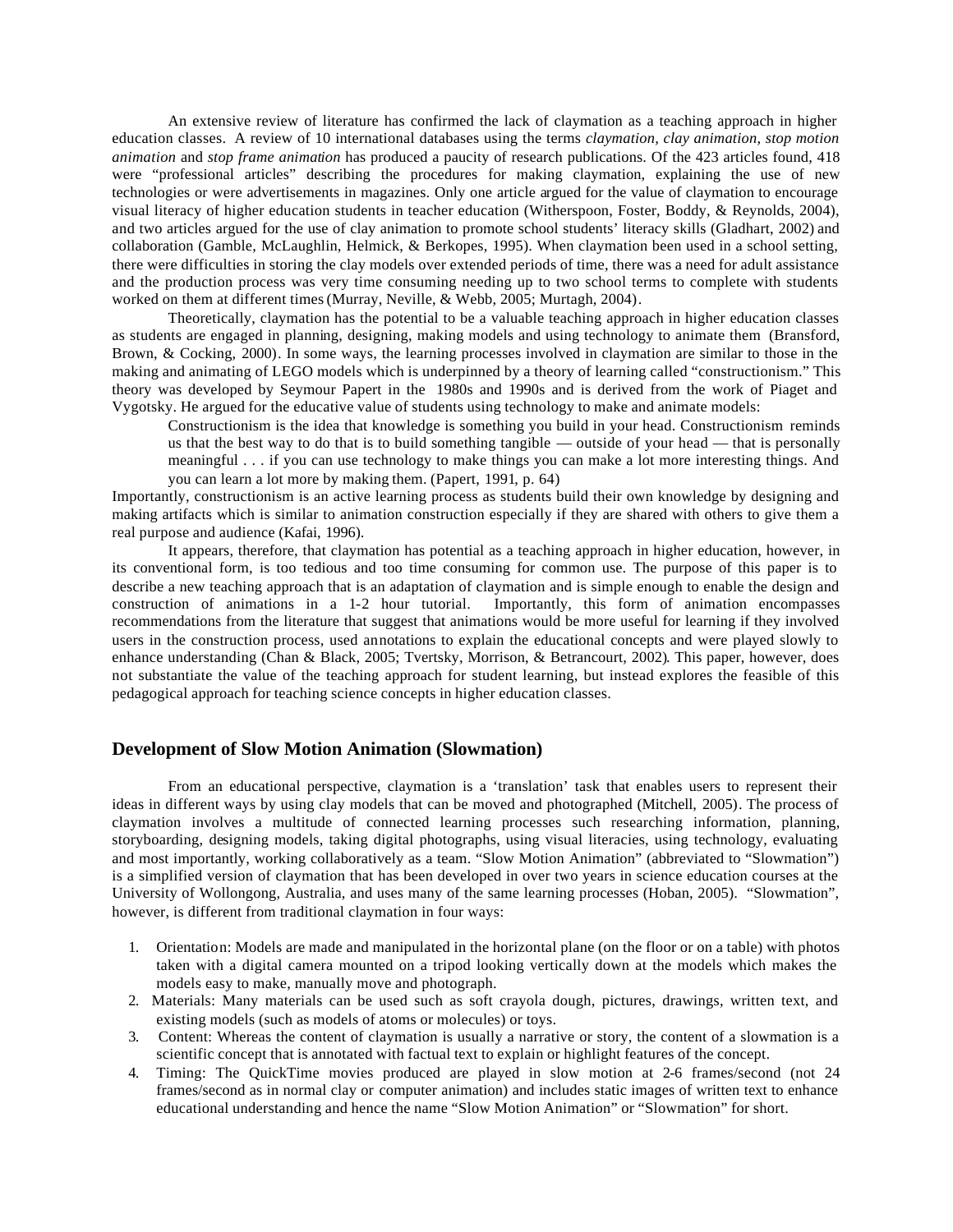The next section explains how 30 higher education students in a teacher education degree used the animation process in a 1-2 hour tutorial and some students voluntarily adapted the teaching approach for use in their own teaching in elementary classes.

#### **Method**

EDUS102 is a one semester subject in the Bachelor of Teaching (Primary) degree at the University of Wollongong, Australia focusing on how to teach Science in elementary schools. The subject has a one-hour lecture followed by a two-hour tutorial for the students in which they conduct hands-on activities. In 2005, 30 preservice teacher education students learned to use "Slowmation" in a two-hour tutorial. The program used to animate a science concept was QuickTime Pro which is readily available and involves putting a code into a computer's regular QuickTime program. The students participated in the tutorial to make the animation of the life cycle of a frog as described in the next section. In addition to the students designing and making the animation, two of them voluntarily used the teaching approach in the following week in their own teaching in school classes. Mayer (2003) identified the transfer of a concept or process as an indicator of learning as so it was decided to interview these two students to ascertain how they adapted or used the teaching approach.

#### **Results**

This section explains the steps involved in using the teaching approach in the two-hour tutorial as well as demonstrating the interview data from the two students who used it in their own teaching in elementary classes.

#### **Steps in Making the Animation**

#### *Step 1. Plan and Jigsaw*

The class decided on a topic involving change which was to animate the life cycle of a frog. Students were divided into four groups with each group addressing one of the four stages or episodes of a frog's life cycle: (i) adult frog lays eggs; (ii) eggs hatch into baby tadpoles; (iii) tadpoles grow legs as amphibians and; (iv) adult frogs develop. Students were able to access the internet in class to gather specific content knowledge about their particular episode.

#### *Step 2. Storyboarding and Annotating*

Once the four episodes were established, students storyboarded the movements of the models and annotated them with key scientific explanations. This was an opportunity for using group work in the class and specific roles were allocated such as model maker, content specialist (to annotate with factual text), storyboarder (to work out the movements) and background designer. Decisions were made about the backdrop as to whether the animation was going to be constructed on a blank cardboard sheet or a background such as a poster.

#### *Step 3. Manipulating and Photographing*

The students made the models and moved them in 20-40 small steps for each of the four episodes. A digital camera was mounted on a tripod and positioned over a sheet of cardboard so that pictures were taken vertically looking down at the cardboard. The students manipulated the small movements in the model manually and a photograph was taken at each step. Importantly, factual text was inserted at the appropriate time to explain the science occurring.

#### *Step 4. Download and Import*

Digital photographs were downloaded onto the desktop of a computer. QuickTime Pro was used to import the photographs to create a QuickTime animation movie because it was simple to use and the playback speed was selected at 2 frames per second.

#### *Step 5. Making Static Images of Factual Text, Adding Narration and Music*

Once the Quicktime animation movie was made, images of the factual text needed to stay longer on the screen than other photographs so the text can be read by a viewer or for a narration. This was an important step as it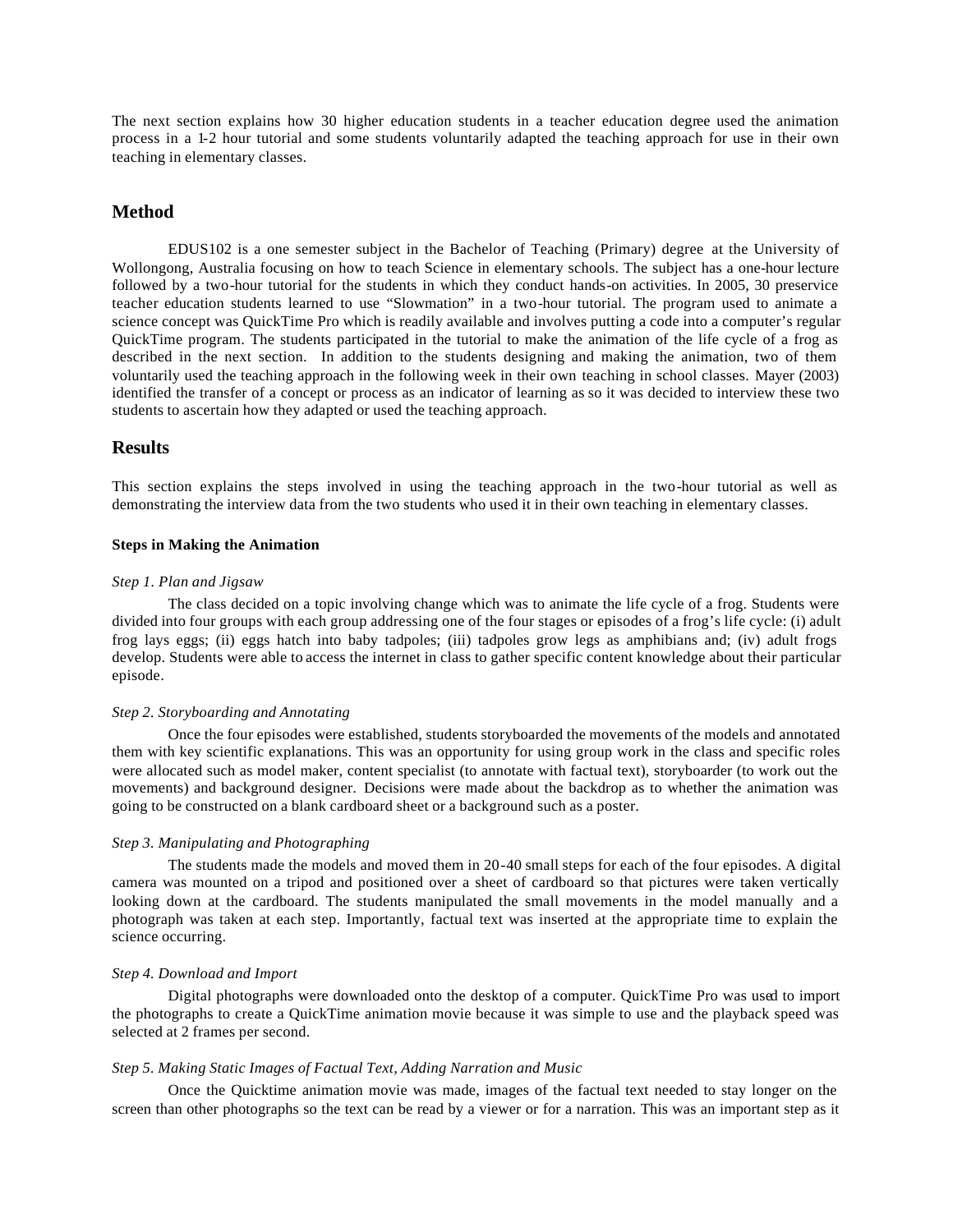highlights the content knowledge of the science. A simple way to do this was to run the QuickTime movie to the appropriate photo that has the text displayed and then select "Copy" from the Edit menu and "Paste" about 10-15 times as required. This suspended the factual text on the screen so that it could be read or narrated. The final step was to adding narration. A separate QuickTime audio track was made and then selected and added to the animation.

#### *Step 6. Show*

Initially the slowmation was shown at the nominated speed of 2 frames/second to show the overall change process of the life cycle of a frog in slow motion. It was then remade and slowed down even more and shown at 5 seconds per frame to enable each group to explain the details of their episode to the rest of the class which completed the jigsaw.

#### **Interviews with Two Students**

#### *Christine: Using "Slowmation" to Teach Stages of the Space Shuttle*

Christine enjoyed using the approach so much in her teacher education class at university that she decided to use it herself when taught a grade 5 class in an elementary school the following week. She decided to use the animation process to teach the children in two lessons about the stages of a rocket taking off carrying the space shuttle. In the first lesson she taught the class about stages of the rocket launch and got the class to design five stages of the space shuttle and explained the science involved. In the second lesson the class made an animation of the space shuttle taking off, orbiting the earth and then landing back on earth again. She explained that it was relatively simple to do:

- I So how easy or difficult was it for you to do?
- C It was surprising easy. Before I taught it I thought it would be a difficult thing to implement but having planned it in two lessons, it was quite easy. The first lesson was basically getting them to understand the concept themselves and the second lesson involved them actually making the animation. I actually found it quite easy, especially when the children were so engaged with the whole idea of it so there were no real classroom management issues.
- I Can you tell me a little bit more about the two lessons, like what you actually did?
- C In the first lesson we discussed what animation was and what claymation was and I demonstrated the difference between claymation and slowmation to understand what they'd be doing and my expectations of them. And then I showed them examples of what they'd be doing. Then I drew a diagram of an oveview of the process on the blackboard and explained it as I went bit by bit into five episodes. And each time I explained one part, I showed that's the first part, and that's the second part and that's the third part. And then we went through it again with the children and I gave them groups and different roles in each. We first separated them into groups and then they all had their own group roles and then each group knowing where they were, which group they were, we then went through the whole process again so they knew where they were going, like what part they were doing of the whole process. And then we talked about what happens in that stage and what we need to make for what they'd be doing in the next stage. And from then we got onto storyboarding and each group storyboarded together what their stage should be doing for the next lesson.
- I Can you tell me how the second lesson went?
- C Yes that went really well. Actually it went over time a lot, it went into lunchtime but they loved it so they stayed in for about 20 minutes doing it. So you do need more than an hour for what we actually did. Something that I didn't do that I should of was actually model actually what they'd be doing, I just explained it, I didn't actually model it so I should have done that but I didn't. But what I did was have the crayola dough out the front and everyone knew what they were in charge of and they all had their storyboards in front of them and everyone just came and got the dough and brought it back and knew where they had to be. And I told them all that we'd shoot it in sequence so the first group had to do it first and so on. The fifth group was still going by the time I got to them because I just kept perfecting it and running through it and they were practising what they were going to be doing.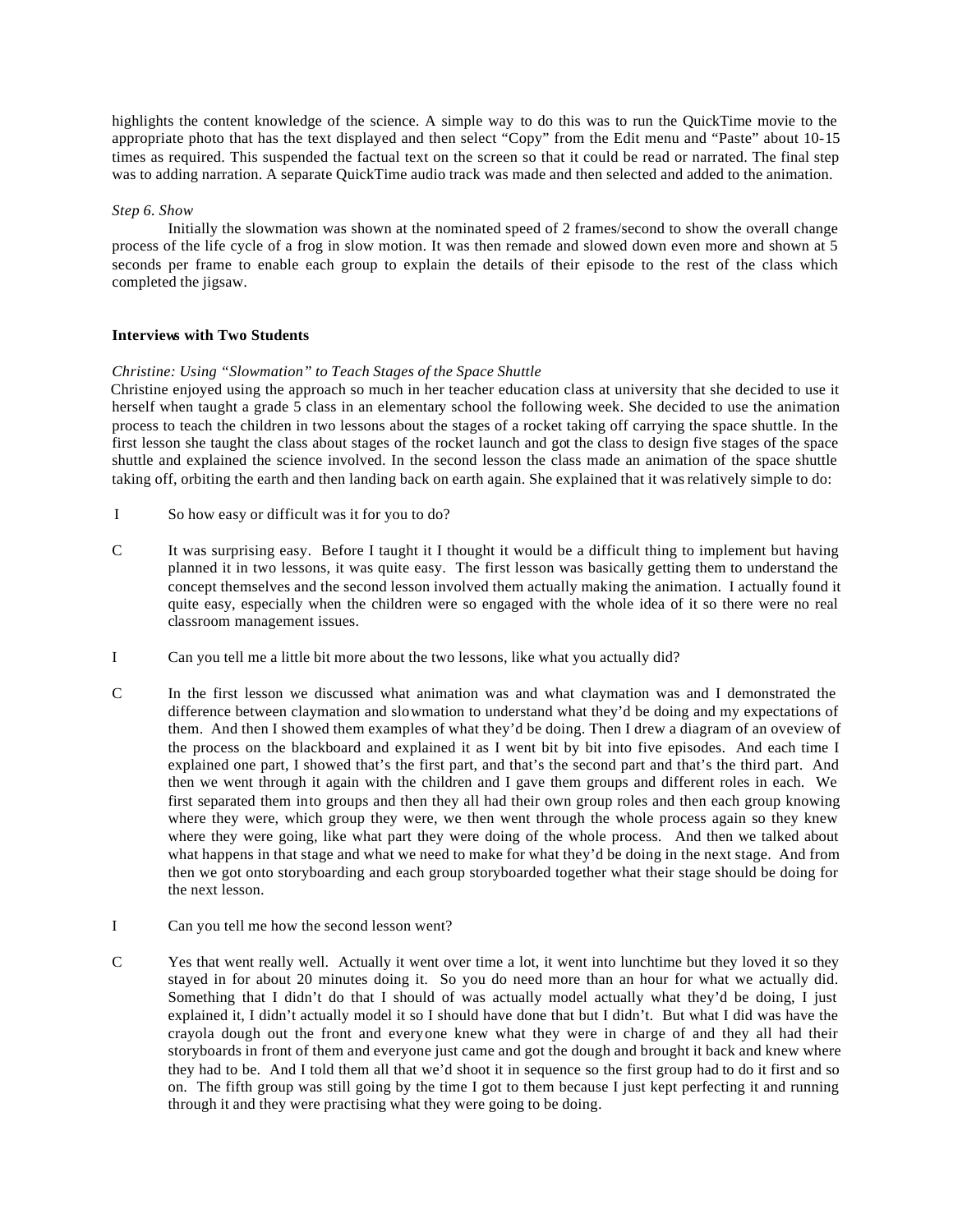#### *Russell: Using "Slowmation" to Teach Simple Machines*

The second student, Russell used the approach to teach about machines to a grade 6 class over a three periods. In the following interview excerpts, he described the relative ease of using this teaching approach:

- R I think it was relatively easy to do but it would depend on your class. I had a very good class. At the same time logistically there were a couple of issues, primarily because you need to focus on one thing at a time so they might only be working in one group because we were divided into six groups. That meant the other members of the class could easily get off task. Now for this activity my supervising teacher was in the classroom all the time. She was not actually keeping them on task but while I was focused on one she was dealing with the other groups because minor surface level questions were just keeping them involved. But without that input it would be quite easy to lose a bit of that focus and I think it would take longer in that instance. It is worth mentioning by the way that the students took all the photos.
- I Well that's the next thing. Can you tell me how you organised this?
- R We started, we did it all in half an hour we did it between lunch and recess on the Monday and the Tuesday of Week 4. But on the Friday the preceding week, that's when we planned it and I put this to them and discussed it all and we went through all the different options, what we could do for stories and why we would do it a certain way, so we had all that in background.
- I So it took you three lessons more or less?
- R Well the first, the middle two were about an hour, Monday and Tuesday were about an hour and a half each. That's about three and a half hours in total. But I think that was good to get it done in that time.

## **Conclusion**

Claymation has potential to be used as a teaching approach in higher education classes because learners are involved in designing, making, manipulating and animating models. However, it its conventional form, claymation is too tedious and time consuming to be used in regular university classes. "Slowmation" is a simplified form of claymation that is much easier to perform because the models do not have to stand up because they are made and manipulated horizontally on the floor or on a table. In addition "Slowmation" involves annotating the science concept involved with factual explanations and playing the QuickTime movie in slow motion to enhance educational understanding.

Although this study did not ascertain the value of the animation for student learning, it did, however, show that a science concept such as life cycle of a frog can be made into an animation movie within a two-hour university tutorial and that the teaching approach is also adaptable for school contexts. One common feature of the teaching approach is that it is highly engaging as both the university students and school children were motivated to make an animation of a particular science concept. Since this animation was made, many others have been produced on science concepts such as planets, life cycles of different animals, seed germination, day and night, mountain building, volcanoes, magnetism, phases of the moon, mitosis, meiosis, fertilization, fuel and the digestive system. Clearly, further research is needed to develop this teaching approach and to ascertain its value for student learning.

With the rapid advances in computer technologies, animations are becoming more and more complex in the pursuit of making educational concepts appear "real" and "life like" to users. But perhaps this endeavour is counter productive if animations are beyond the capacity of teachers and learners for everyday classroom use. Perhaps it is time to respond to the requests by researchers (Chan & Black, 2005; Tvertsky et al., 2002) to simplify the use of animations so that students can be involved in the designing and making process so that they are a tool for knowledge construction. This study showed that "Slowmation" is a simple form of animation that is suitable for teaching science concepts in university and school classes and is highly engaging as a motivation for students to learn the subject matter of science.